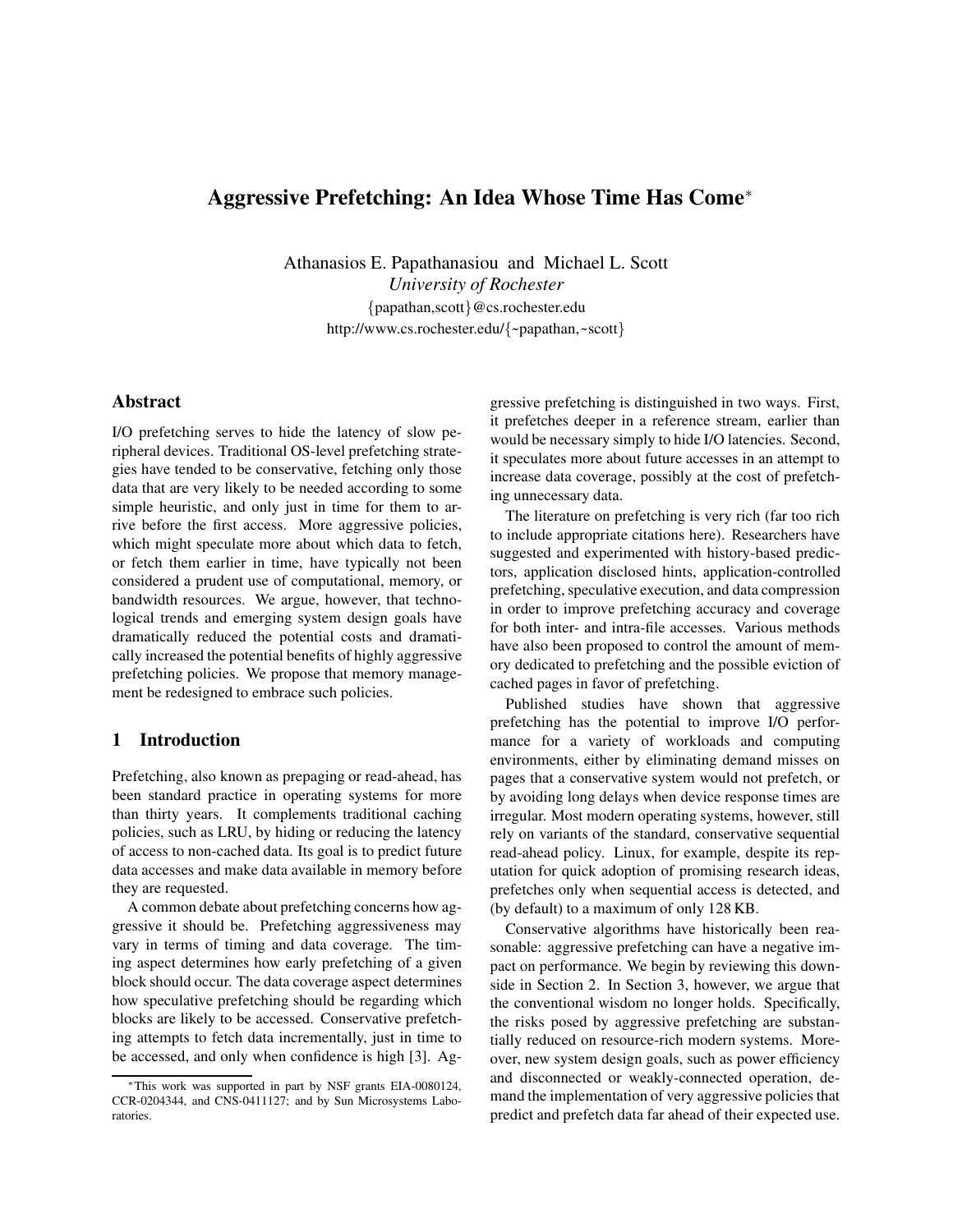Finally, in Section 4 we present new research challenges for prefetching algorithms and discuss the implications of those algorithms for OS design and implementation.

## **2 Traditional concerns**

Under certain scenarios aggressive prefetching may have a severe negative impact on performance.

**Buffer cache pollution.** Prefetching deeper in a reference stream risks polluting the buffer cache with unnecessary data and ejecting useful data. This risk is particularly worrisome when memory is scarce, and when predictable (e.g. sequential) accesses to predictable (e.g. server disk) devices make it easy to compute a minimum necessary "lead time", and offer little benefit from working farther ahead.

**Increased physical memory pressure.** Aggressive prefetching may increase physical memory pressure, prolonging the execution of the page replacement daemon. In the worst case, correctly prefetched pages may be evicted before they have a chance to be accessed. The system may even thrash.

**Inefficient use of I/O bandwidth.** Aggressive prefetching requires speculation about the future reference stream, and may result in reading a large amount of unnecessary data. Performance may suffer if bandwidth is a bottleneck.

**Increased device congestion.** Aggressive prefetching leads to an increased number of *asynchronous* requests in I/O device queues. *Synchronous* requests, which have an immediate impact on performance, may be penalized by waiting for prefetches to complete.

Techniques exist to minimize the impact of these problems. More accurate prediction algorithms can minimize cache pollution and wasted I/O bandwidth. The ability to cancel pending prefetch operations may reduce the risk of thrashing if memory becomes too tight. Replacement algorithms that balance the cost of evicting an already cached page against the benefit of prefetching a speculated page can partially avoid the ejection of useful cached data (this assumes an on-line mechanism to accurately evaluate the effectiveness of caching and prefetching). Prefetched pages can be distinguished from other pages in the page cache so that, for example, they can use a different replacement policy (LRU is not suitable). Finally, priority-based disk queues that schedule requests based on some notion of criticality can reduce the impact of I/O congestion. All of these solutions, unfortunately, introduce significant implementation complexity, discouraging their adoption by general-purpose operating systems. In addition, most of the problems above are most severe on resource-limited systems. A generalpurpose OS, which needs to run on a variety of machines, may forgo potential benefits at the high end in order to avoid more serious problems at the low end.

### **3 Why it makes sense now**

Two groups of trends suggest a reevaluation of the conventional wisdom on aggressive prefetching. First, technological and market forces have led to dramatic improvements in processing power, storage capacity, and to a lesser extent I/O bandwidth, with only modest reductions in I/O latency. These trends serve to increase the need for aggressive prefetching while simultaneously decreasing its risks. Second, emerging design goals and usage patterns are increasing the need for I/O while making its timing less predictable; this, too, increases the value of aggressive prefetching.

## **3.1 Technological and market trends**

**Magnetic disk performance.** Though disk latency has been improving at only about 10% per year, increases in rotational speed and recording density have allowed disk bandwidths to improve at about 40% per year [6]. Higher bandwidth disks allow—in fact require—the system to read more data on each disk context switch, in order to balance the time that the disk is actively reading or writing against the time spent seeking. In recognition of this fact, modern disks have large controller caches devoted to speculatively reading whole tracks. In the absence of memory constraints, aggressive prefetching serves to exploit large on-disk caches, improving utilization.

**Large memory size at low cost.** Memory production is increasing at a rate of 70% annually, while prices have been dropping by 32% per year [5], reaching a cost today of about 12 cents per megabyte. Laptop computers with 512MB of memory are now common, while desktop and high-end systems may boast several Gigabytes. While application needs have also grown, it seems fair to say on the whole that today's machines have significantly more memory "slack" than their predecessors did, providing the opportunity to prefetch aggressively with low risk of pollution or memory pressure.

Figure 1 presents laptop memory availability and company recommended memory sizes for commercial operating systems and applications since 1995. Memory availability is shown using three possible configurations: the *maximum* and *minimum* available, and a "*low cost*" option obtained by filling every memory slot with the density of RAM that maximized MB/dollar in the technology of the day. A comparison between the recommended memory size for our most memory-intensive application, Photoshop, and the low-cost memory configuration shows that the available memory "slack" in a lowcost laptop has grown from less than 1 MB in 1995 to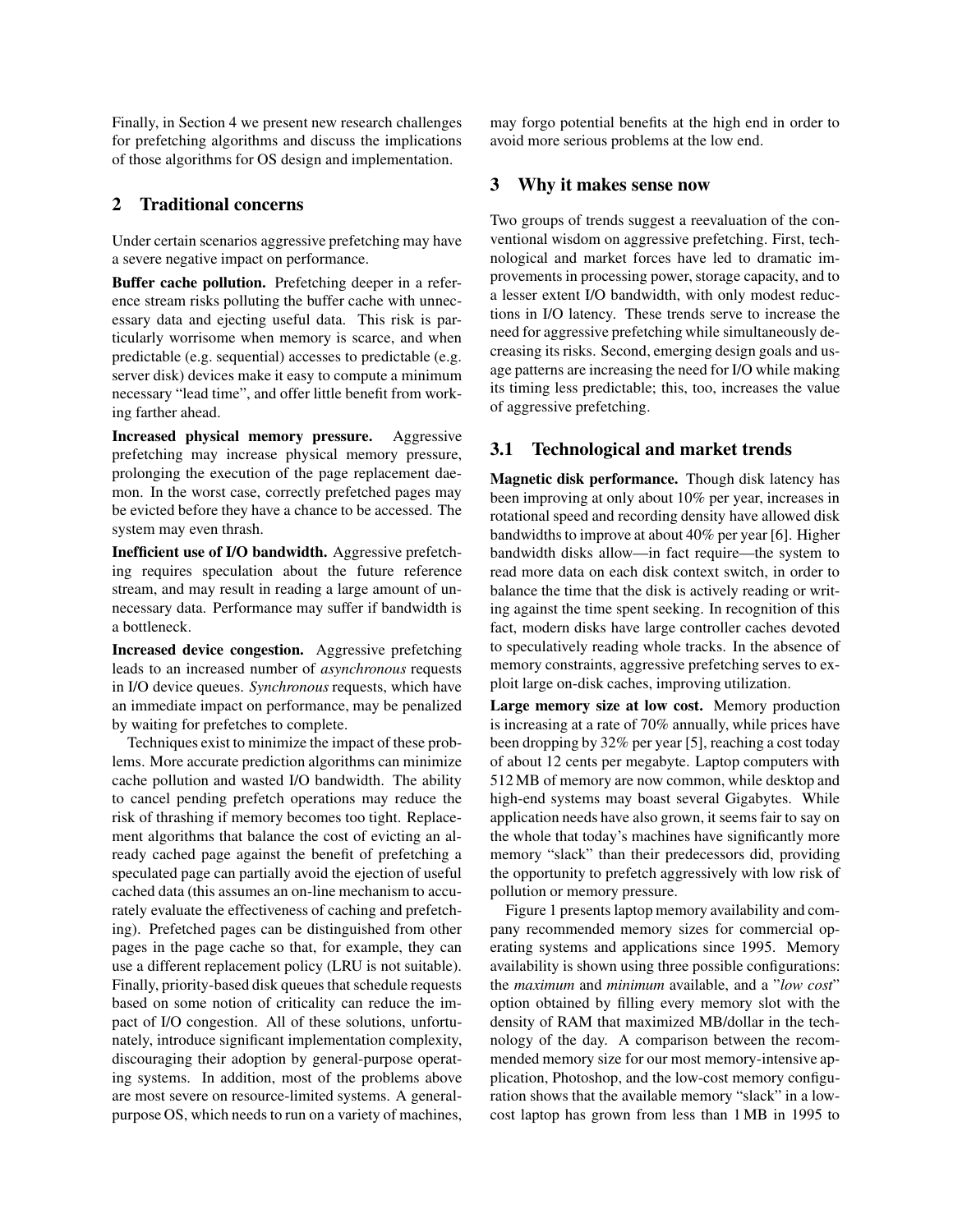

Figure 1: Memory "slack" trends. The figure presents how laptop memory availability and memory requirements of commercial applications and operating systems have changed during the last 15 years. Memory availability data are based on Macintosh laptop systems [1] and are represented using three possible configurations: the *maximum* and *minimum* available, and a "*low cost*" option obtained by filling every memory slot with the density of RAM that maximized MB/dollar in the technology of the day. Memory requirement data are based on company recommendations for Microsoft Windows operating systems and two applications, Adobe Photoshop and Microsoft Office. For Microsoft Windows and Adobe Photoshop company *recommended* and *required* memory sizes are provided. For Microsoft Office, *Min* represents the memory required to run a single office application and *Max* represents the memory required to run six office applications concurrently.

more than 100MB today. The available "slack" is significantly higher for high-end laptops and desktops. As memory sizes and disk bandwidths continue to increase, and as multimedia applications continue to proliferate (more on this below), the performance benefit of aggressive prefetching will surpass that of caching policies.

**I/O performance variability.** In the past, prefetching algorithms have been developed under the assumption that storage devices are able to deliver data at relatively constant latencies and bandwidths. This assumption no longer holds. First, users access data through multiple devices with different performance characteristics. Second, the performance of a given device can vary greatly. Increases in areal densities of magnetic disks have led to bandwidth differences of 60% or more [7] between inner and outer tracks, and this gap is expected to grow. Li *et al.* [10] demonstrate a 15% to 47% throughput improvement for server-class applications through a competitive prefetching algorithm that takes into account the performance variability of magnetic disks. Similarly, wireless network channels are prone to noise and contention, resulting in dramatic variation in bandwidth over time. Finally, power-saving modes in disks and other devices can lead, often unpredictably, to very large increases in latency. To maintain good performance and make efficient use of the available bandwidth, prefetching has to be sensitive to a device's performance variation. Aggressive prefetching serves to exploit periods of higher bandwidth, hide periods of higher latency, and generally smooth out fluctuations in performance.

**The processor–I/O gap.** Processor speeds have been doubling every 18 to 24 months, increasing the performance gap between processors and I/O systems. Processing power is in fact so far ahead of disk latencies that prefetching has to work multiple blocks ahead to keep the processor supplied with data. Moreover, many applications exhibit phases that alternate between computeintensive and I/O-intensive behavior. To maximize processor utilization, prefetch operations must start early enough to hide the latency of the *last* access of an I/Ointensive phase. Prefetching just in time to minimize the impact of the *next* access is not enough. Early prefetching, of course, implies reduced knowledge about future accesses, and requires both more sophisticated and more speculative predictors, to maximize data coverage. Fortunately, modern machines have sufficient spare cycles to support more computationally demanding predictors than anyone has yet proposed. In recognition of the increased portion of time spent on I/O during system startup, Microsoft Windows XP employs history-based informed prefetching to reduce operating system boot time and application launch time [12]. Similar approaches are being considered by Linux developers [8].

#### **3.2 Design goals and usage patterns**

**Larger data sizes.** Worldwide production of magnetic content increased at an annual rate of 22% from 1999 to 2000 [11]. This increase has been facilitated by annual increases in disk capacity of 130% [19]. Multimedia content (sound, photographs, video) contributes significantly to and will probably increase the growth rate of on-line data. As previous studies have shown [2, 14], larger data sets diminish the impact of larger memories on cache hit rates, increasing the importance of prefetching. Media applications also tend to touch each datum only once, limiting the potential of caching.

**Multitasking.** The dominance and maturity of multitasking computer systems allow end users to work concurrently on multiple tasks. On a typical research desktop, it is easy to imagine listening to a favorite MP3 track while browsing the web, downloading a movie, rebuilding a system in the background, and keeping half an eye on several different instant messaging windows. The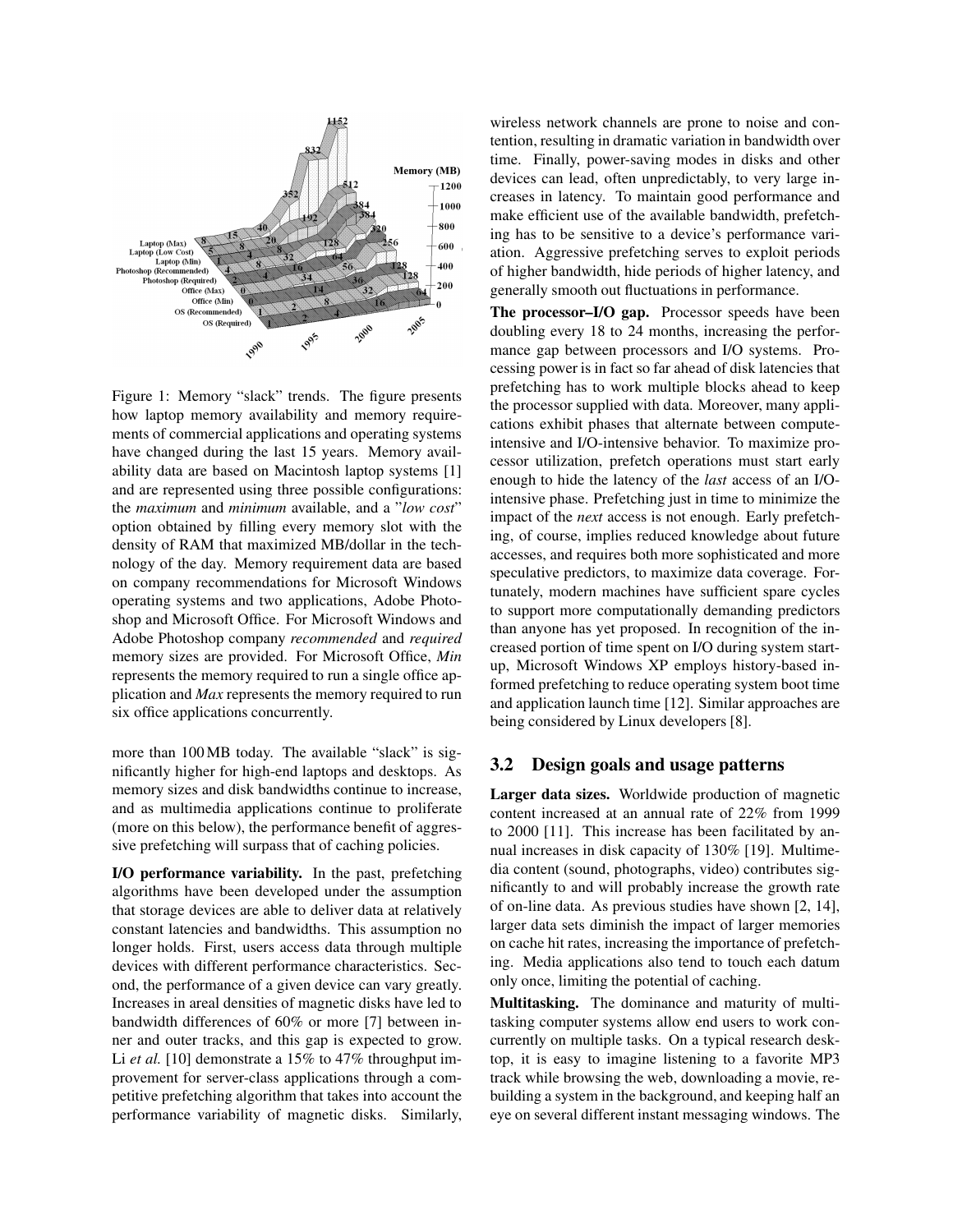constant switching among user applications, several of which may be accessing large amounts of data, reduces the efficiency of LRU-style caching; aggressive prefetching allows each application to perform larger, less frequent I/O transfers, exploiting the disk performance advances described above.

**Energy and power efficiency**. Energy and power have become major issues for both personal computers and servers. Components of modern systems—and I/O devices in particular—have multiple power modes. Bursty, speculative prefetching can lead to dramatic energy savings by increasing the time spent in non-operational lowpower modes [15]. As shown in our previous work [16], we can under reasonable assumptions<sup>1</sup> save as much as 72% of total disk energy even if only 20% of what we prefetch actually turns out to be useful. At the same time, *operational* low-power modes, as in recent proposals for multi-speed disks [4], suggest the need for *smooth* access patterns that can tolerate lower bandwidth. Prefetching algorithms for the next generation of disks may need to switch dynamically between smooth low-bandwidth operation and bursty high-bandwidth operation, depending on the offered workload.

**Reliability and availability of data.** Mobile systems must increasingly accommodate disconnected or weakly-connected operation [9], and provide efficient support for several portable storage devices [13]. Reliability and availability have traditionally been topics of file system research. We believe, however, that memory management and specifically prefetching must play a larger role. Mobile users may need to depend on multiple legacy file systems, not all of which may handle disconnection well. But while computers may have multiple file systems, they have a *single* memory management system. The file system functionality that provides access under disconnected or weakly-connected operation is based on aggressive, very speculative prefetching (with caching on local disk). This prefetching can be moved from the low-level file system to the memory management and virtual file system layers, where it can be used in conjunction with arbitrary underlying file systems. Aggressive prefetching that monitors access patterns through the virtual file system and is implemented at the memory management level might prefetch and back up data to both RAM and local peripheral devices.

#### **4 Research challenges**

The trends described in Section 3 raise new design challenges for aggressive prefetching.

**Device-centric prefetching.** Traditionally, prefetching has been application-centric. Previous work [17] suggests a cost-benefit model based on a constant disk latency in order to control prefetching. Such an assumption does not hold in modern systems. To accommodate power efficiency, reliability, and availability of data under the varying performance characteristics of storage devices, prefetching has to reflect both the application *and* the device. Performance, power, availability, and reliability characteristics of devices must be exposed to prefetching algorithms [10, 13, 16].

**Characterization of I/O demands.** Revealing device characteristics is not enough. To make informed decisions the prefetching and memory management system will also require high level information on access patterns and other application characteristics. An understanding of application reliability requirements, bandwidth demands, and latency resilience can improve prefetching decisions.

**Coordination.** Non-operational low-power modes depend on long idle periods in order to save energy. Uncoordinated I/O activity generated by multitasking workloads reduces periods of inactivity and frustrates the goal of power efficiency. Aggressive, coordinated prefetching can be used in order to coordinate I/O requests across multiple concurrently running applications and several storage devices.

**Speculative predictors that provide increased data coverage.** Emerging design goals, described in Section 3, make the case to prefetch significantly deeper than traditional just-in-time policies would suggest. In addition to short-term future data accesses, prefetching must predict long-term user intention and tasks in order to minimize the potentially significant energy costs of misses (e.g. for disk spin-up) and to avoid the possibility of application failure during weakly-connected operation.

**Prefetching and caching metrics.** Traditionally, cache miss ratios have been used in order to evaluate the efficiency of prefetching and caching algorithms. The utility of this metric, however, depends on the assumption that all cache misses are equivalent [18]. Power efficiency, availability, and varying performance characteristics lead to different costs for each miss. For example, a miss on a spun-down disk can be significantly more expensive in terms of both power and performance than a miss on remote data accessed through the network. We need new methods to evaluate the effectiveness of proposed prefetching algorithms.

<sup>1</sup>We assume 50 MB of memory dedicated to prefetching and an application data consumption rate of 240 KB/s (equivalent to MPEG playback). Energy savings are significant for several combinations of memory sizes used for prefetching, data rates and prefetching accuracy ratings.